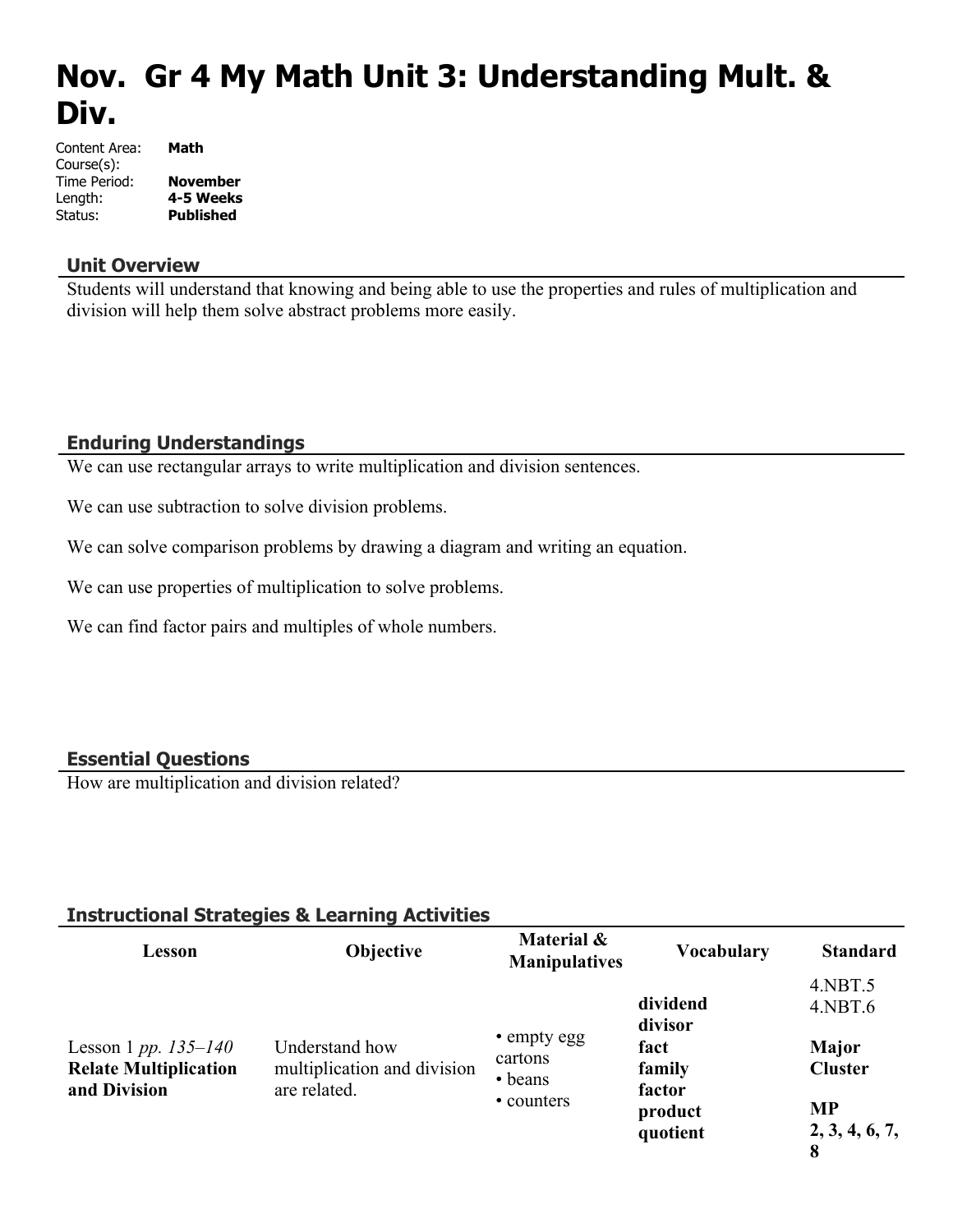| Lesson 2 pp. $141 - 146$<br><b>Relate Division and</b>                          | Relate division and                                                          | • counters<br>• crayons or      | repeated subtraction                                        | Major<br><b>Cluster</b>                              |
|---------------------------------------------------------------------------------|------------------------------------------------------------------------------|---------------------------------|-------------------------------------------------------------|------------------------------------------------------|
| <b>Subtraction</b>                                                              | subtraction.                                                                 | colored pencils<br>• grid paper |                                                             | <b>MP</b><br>2, 3, 4, 5, 6,<br>8<br>4.0A.1<br>4.0A.2 |
| Lesson 3 pp. $147 - 152$<br><b>Multiplication as</b>                            | Recognize the comparison of<br>two groups as another<br>strategy to use when | • sticky notes<br>• counters    |                                                             | Major<br><b>Cluster</b>                              |
| Comparison                                                                      | multiplying.                                                                 |                                 |                                                             | <b>MP</b><br>1, 2, 3, 4, 5,<br>8<br>4.0A.2           |
| Lesson 4 pp. $153 - 158$<br><b>Compare to Solve</b>                             | Use comparison to solve                                                      | • number cube<br>• connecting   |                                                             | Major<br><b>Cluster</b>                              |
| <b>Problems</b>                                                                 | problems.                                                                    | cubes<br>• index cards          |                                                             | <b>MP</b><br>1, 2, 3, 4, 6,<br>7                     |
|                                                                                 | <b>Check My Progress</b>                                                     |                                 |                                                             |                                                      |
|                                                                                 |                                                                              |                                 |                                                             | 4.NBT.5                                              |
| Lesson 5 pp. $161 - 166$<br><b>Multiplication Properties</b>                    | Use multiplication properties • 10 red, 7 blue,                              |                                 | Commutative<br><b>Property</b>                              | <b>Major</b><br><b>Cluster</b>                       |
| and Division Rules                                                              | and division rules.                                                          |                                 | and 4 green cards Identity Property<br><b>Zero Property</b> | <b>MP</b><br>1, 2, 3, 5, 6,<br>7                     |
|                                                                                 |                                                                              |                                 |                                                             | 4.NBT.5                                              |
| Lesson 6 pp. $167 - 172$<br>The Associative Property of Multiplication to solve | Use the Associative Property                                                 | • counters                      | <b>Associative Property</b><br>of Multiplication            | <b>Major</b><br><b>Cluster</b>                       |
| of Multiplication                                                               | problems.                                                                    |                                 |                                                             | <b>MP</b><br>2, 3, 4, 5, 7<br>4.0A.4                 |
| Lesson 7 pp. $173 - 178$                                                        | Find factors and multiples of                                                |                                 | decompose                                                   | <b>Supportin</b><br>g Cluster                        |
| <b>Factors and Multiples</b>                                                    | whole numbers.                                                               |                                 | multiple                                                    | <b>MP</b><br>1, 2, 3, 5, 7,<br>8                     |
| Lesson 8 pp. $179 - 184$                                                        | Check answers for                                                            |                                 |                                                             | 4.0A.2                                               |
| <b>Problem-Solving</b><br><b>Investigation:</b>                                 | reasonableness.                                                              |                                 |                                                             | <b>Major</b>                                         |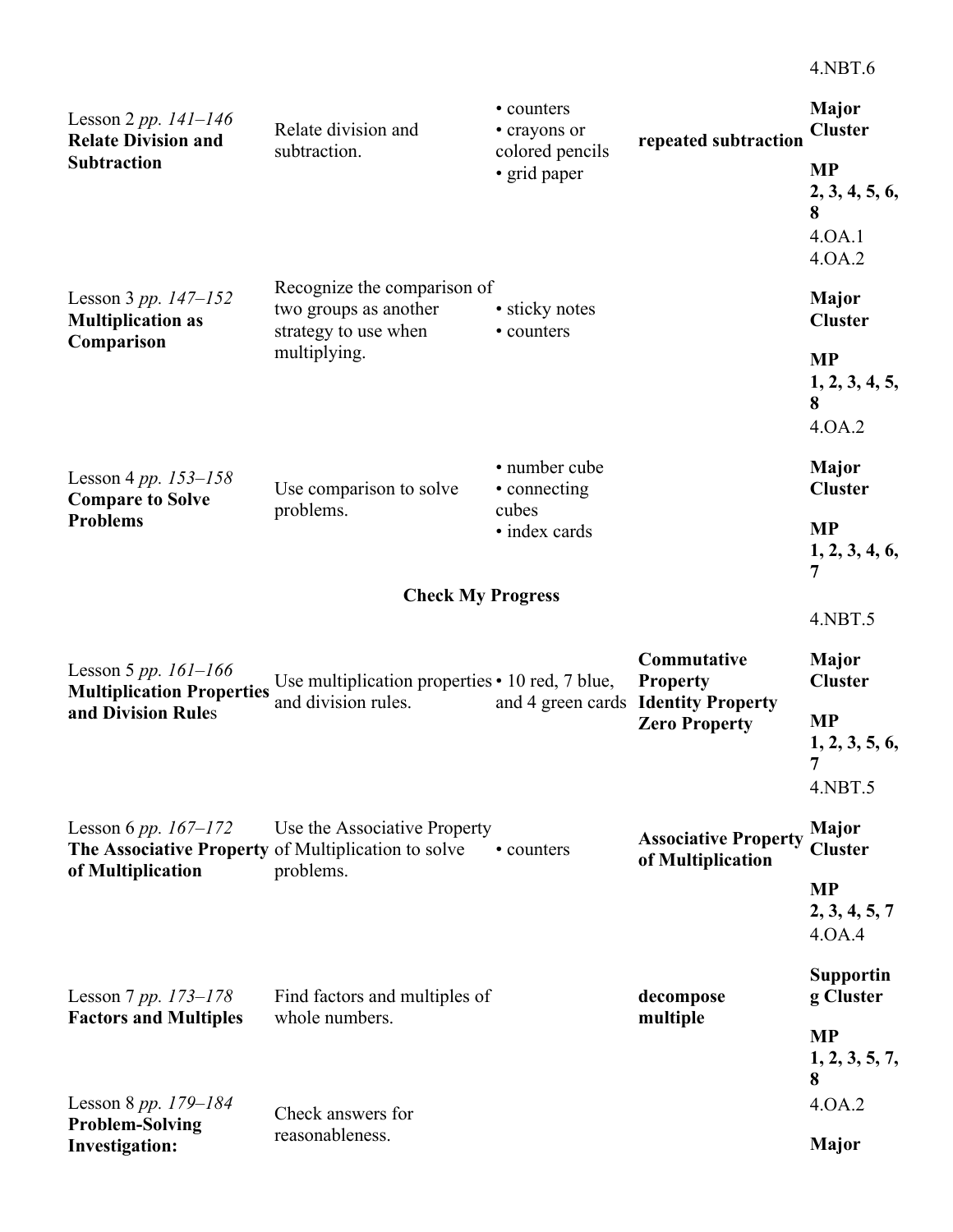### **My Chapter Review**

# **Integration of Career Readiness, Life Literacies and Key Skills**

| TECH.9.4.5.DC.4      | Model safe, legal, and ethical behavior when using online or offline technology (e.g.,<br>$8.1.5.NI.2$ ).                                                                                         |
|----------------------|---------------------------------------------------------------------------------------------------------------------------------------------------------------------------------------------------|
| TECH.9.4.5.CT.4      | Apply critical thinking and problem-solving strategies to different types of problems such<br>as personal, academic, community and global (e.g., 6.1.5. Civics CM.3).                             |
| TECH.9.4.5.CT.3      | Describe how digital tools and technology may be used to solve problems.                                                                                                                          |
| <b>TECH.9.4.5.CT</b> | Critical Thinking and Problem-solving                                                                                                                                                             |
| <b>WRK.9.2.5.CAP</b> | <b>Career Awareness and Planning</b>                                                                                                                                                              |
| TECH.9.4.5.CT.1      | Identify and gather relevant data that will aid in the problem-solving process (e.g.,<br>2.1.5.EH.4, 4-ESS3-1, 6.3.5.CivicsPD.2).                                                                 |
|                      | Multiple solutions often exist to solve a problem.                                                                                                                                                |
| WRK.9.2.5.CAP.1      | Evaluate personal likes and dislikes and identify careers that might be suited to personal<br>likes.                                                                                              |
| <b>TECH.9.4.8.CT</b> | Critical Thinking and Problem-solving                                                                                                                                                             |
| WRK.9.2.5.CAP.2      | Identify how you might like to earn an income.                                                                                                                                                    |
|                      | An individual's passions, aptitude and skills can affect his/her employment and earning<br>potential.                                                                                             |
| WRK.9.2.5.CAP.3      | Identify qualifications needed to pursue traditional and non-traditional careers and<br>occupations.                                                                                              |
|                      | An essential aspect of problem solving is being able to self-reflect on why possible<br>solutions for solving problems were or were not successful.                                               |
| WRK.9.2.5.CAP.4      | Explain the reasons why some jobs and careers require specific training, skills, and<br>certification (e.g., life guards, child care, medicine, education) and examples of these<br>requirements. |

# **Technology and Design Integration**

- SMARTboard technology
- Google Applications (documents, forms, spreadsheets, presentation)
- Dreambox
- Online textbook

|                   | Data can be organized, displayed, and presented to highlight relationships.                 |
|-------------------|---------------------------------------------------------------------------------------------|
| CS.3-5.8.1.5.DA.1 | Collect, organize, and display data in order to highlight relationships or support a claim. |
| $CS.3-5.DA$       | Data & Analysis                                                                             |
| CS.3-5.8.1.5.DA.3 | Organize and present collected data visually to communicate insights gained from            |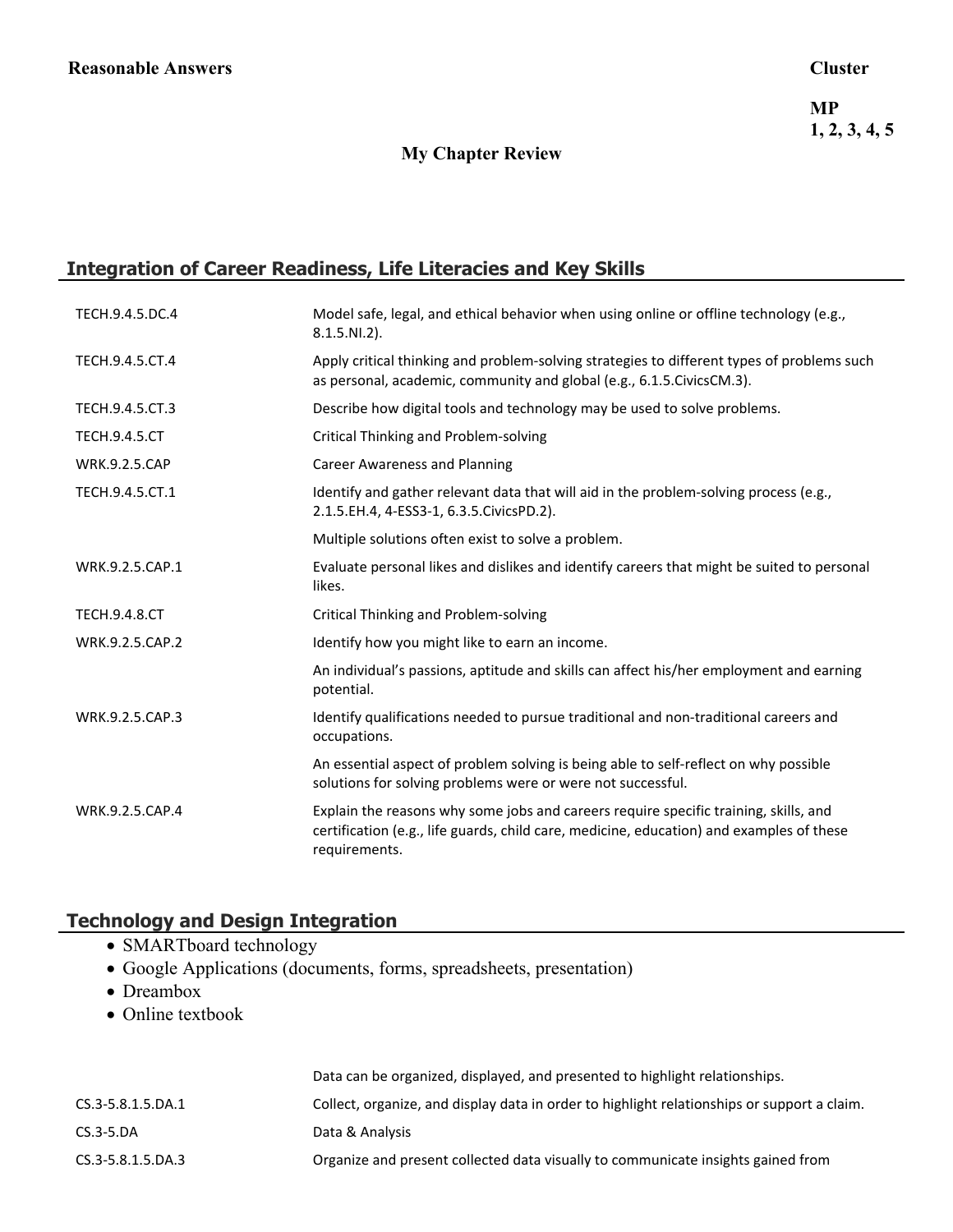### **Interdisciplinary Connections**

Leveled readers "Class Project"

| LA.RI.4.4 | Determine the meaning of general academic and domain-specific words or phrases in a<br>text relevant to a grade 4 topic or subject area.                                                                                 |
|-----------|--------------------------------------------------------------------------------------------------------------------------------------------------------------------------------------------------------------------------|
| LA.RI.4.1 | Refer to details and examples in a text and make relevant connections when explaining<br>what the text says explicitly and when drawing inferences from the text.                                                        |
| LA.SL.4.1 | Engage effectively in a range of collaborative discussions (one-on-one, in groups, and<br>teacher-led) with diverse partners on grade 4 topics and texts, building on others' ideas<br>and expressing their own clearly. |

# **Differentiation**

-Reteach Master

-Hands-On Activity

-Enrich Master

# **Modifications & Accommodations**

IEP and 504 accommodations will be utilized.

Provide an outline of material to be covered

-Individualized assignments, e.g., length, number, due date, topic

-Allow student to use technology-online textbook

-Use of graphic organizers

-Use highlighter for key information

-Read directions, passages, and word problems aloud as needed-online presentation

-Use of calculator and matrix for multiplication and division

-Provide textbook in audio format

-Demonstrate directions and procedures/give examples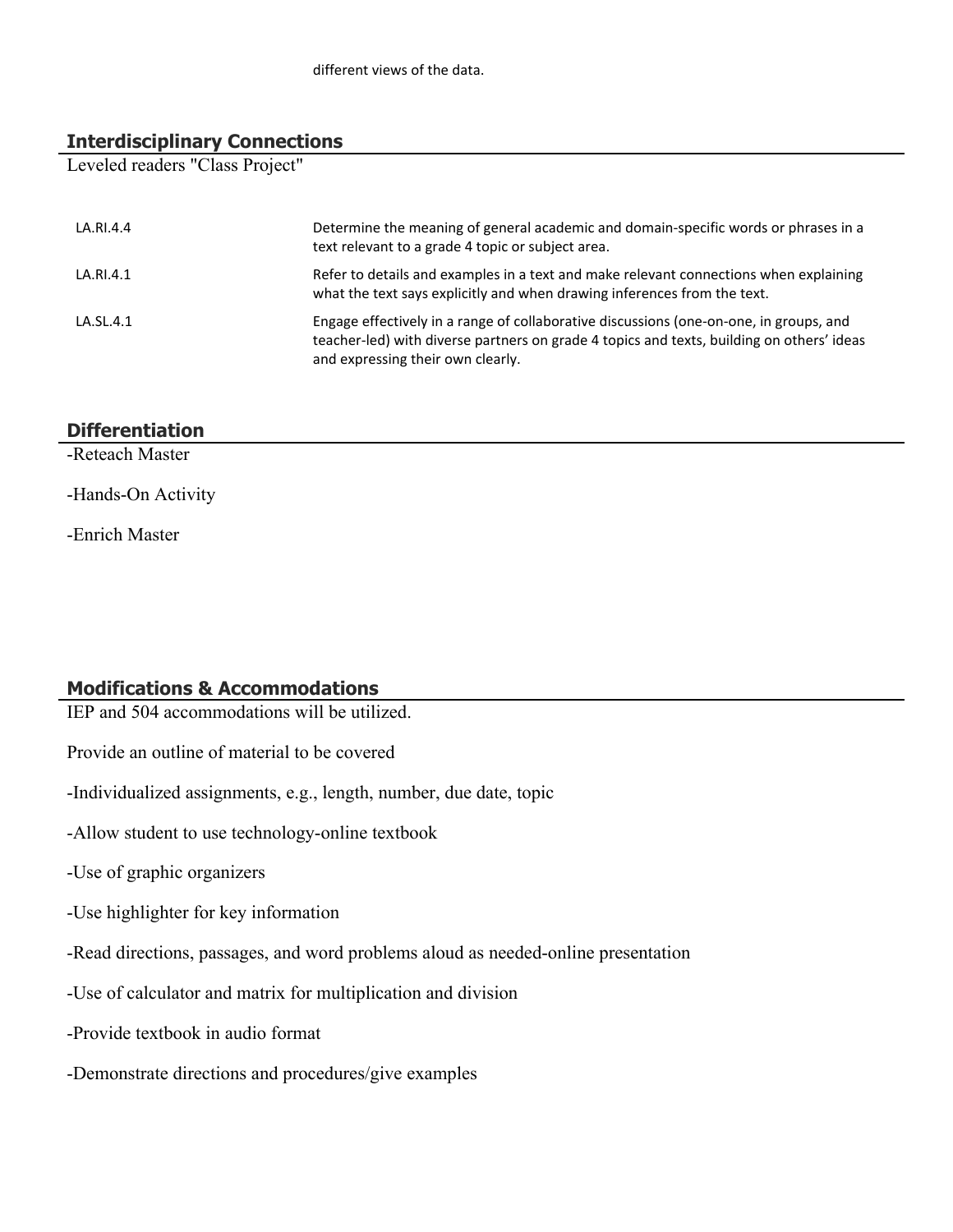# **Benchmark Assessments**

-AIMS Web

-Diagnostic and EOY Assessments

# **Formative Assessments**

Check My Progress

-My Chapter Review

-Homework Practice

-Independent Practice

# **Summative Assessments**

Chapter 3 assessment

# **Instructional Materials**

See instructional materials above.

# **Standards**

| MA.4.0A.A.1  | Interpret a multiplication equation as a comparison, e.g., interpret $35 = 5 \times 7$ as a<br>statement that 35 is 5 times as many as 7 and 7 times as many as 5. Represent verbal<br>statements of multiplicative comparisons as multiplication equations.                                      |
|--------------|---------------------------------------------------------------------------------------------------------------------------------------------------------------------------------------------------------------------------------------------------------------------------------------------------|
| MA.4.NBT.B.5 | Multiply a whole number of up to four digits by a one-digit whole number, and multiply<br>two two-digit numbers, using strategies based on place value and the properties of<br>operations. Illustrate and explain the calculation by using equations, rectangular arrays,<br>and/or area models. |
| MA.4.0A.A.2  | Multiply or divide to solve word problems involving multiplicative comparison, e.g., by                                                                                                                                                                                                           |